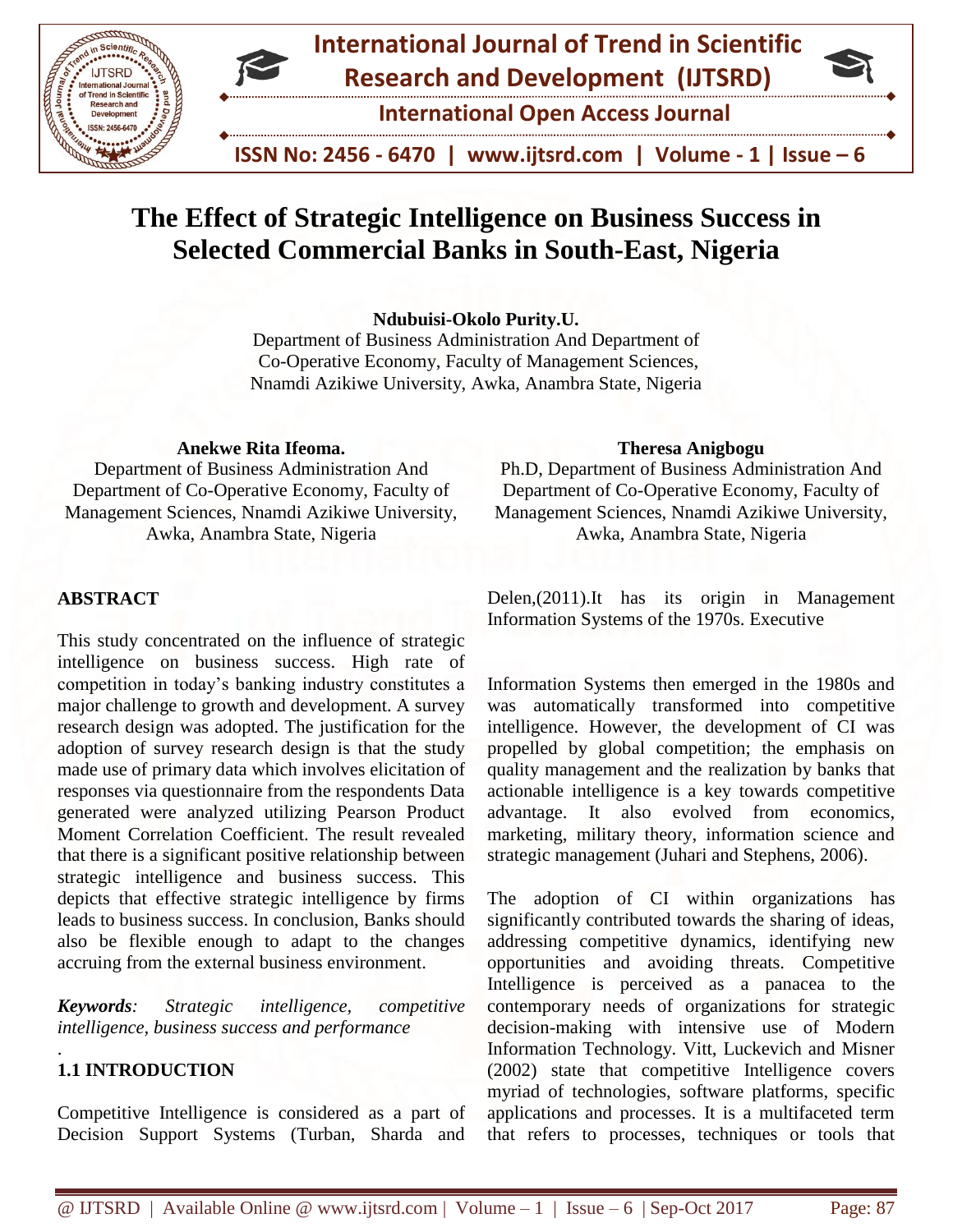enhance the making of faster and better decisions (Pirttimaki and Hannula, 2003).

In the word of Muller (2005), CI emerged in South Africa in the mid-1990s and early 2000s owing to its significance. South African enterprises have been too backward, which has made them vulnerable to unforeseen threats (Adidam, Gajre and Kejriwal, 2009). Chinese leaders have also considered intelligence as a useful means of helping to overcome its relative isolation from other economic and global trading systems (Chao, 1998; Tao and Prescott, 2000). Competitive intelligence in China is still relatively embryonic and patchy. Literature reveals that some countries including France, Japan, Sweden and the United State of America are more advanced in terms of the level in which organizations adopt and use CI. In these countries, competitive intelligence has earned its rightful place as an acknowledged business discipline and has become a major source to achieve competitive advantage.

Competitive intelligence is the systematic and continuous monitoring, collection, analysis and sharing of internal and external business information (Hirvensalo, 2004; Global Intelligence Alliance 2005; Knip and Fleisher, 2005). Also, the Strategic and Competitive Intelligence Professionals (SCIP) organization, as cited in Sharp (2009), defines CI as a necessary, ethical business discipline for decisionmaking based on understanding of the competitive environment. It is a management discipline that enables executives to make smarter, more successful decisions, thereby, minimizing risk, and avoiding surprises simultaneously.

Business organizations need strategic intelligence to improve and maintain their current status in a dynamic environment, especially in this critical period of economic recession and political quagmire. Strategic intelligence is a term used in the context of strategic planning and strategic management. It aims to understand where an organization is going, how it can retain its competitiveness in view of future challenges and changes in the long run (Thierauf, 2001) and how it can make the best strategic decisions for maximizing its success (Liebowitz, 2006). Strategic intelligence addresses the intelligence needs of high-level strategic decision makers, and the focus is primarily on proactive activities. It provides higher level intelligence on the competitive, economic and political environment in which your firms operate at present and in which it will operate in the future. Strategic intelligence is utilized by senior managers and executives who make and execute overall corporate strategy. Its most common applications are in the development of long term strategic plans, capital investment plans, political risk assessment, research and development planning. The strategic intelligence is a tool that helps the strategic management processes in organizations towards the planning and decision making, and it also improves the business performance through increasing knowledge and the internal and external communications (Gabber, 2007). It is evaluated with the factors such as the strategic vision, human and social resources, and the economical and political issues of the organizations (Gabber, 2007). The strategic intelligence relies heavily on the strategic planning system and strategic decision making of the organizations; it is seen as a concept which is widely related to the organization intelligence, organization strategies, strategic resources of organization, and strategic management (Richard, 2007). .

The banking sector is one of the fastest developing industries. Financial institutions produce millions of transactions daily stored in complex Information Systems. Efficient analysis of such large volumes of data is crucial for quick and real time decisionmaking. Contemporary corporate enterprises are always under stress to effectively and efficiently utilize information in order to solve complicated management problems. Turban et al (2011) and Petrini and Pozzebon (2003) are of the opinion that managing information in different enterprises is a major obstacle that demands decision-making processes focused on trusworthy, valuable and timely data. In view of this, (Argote and Ingarm 2000; Heinrich and Lim 2008; and Karim 2011) admit that knowledge translated into intelligence is the main source of competitive advantage. Based on the foregoing, this paper sets out to examine the influence of competitive intelligence on organizational performance as its main focus.

# **1.2 Statement of the Problem**

Business environments are dynamic and for organizations to survive the dynamic nature of the environment, potential threats and opportunities in the external environment must be identified through strategic intelligence efforts. Strategic intelligence is a requirement for the survival of the Nigerian Banking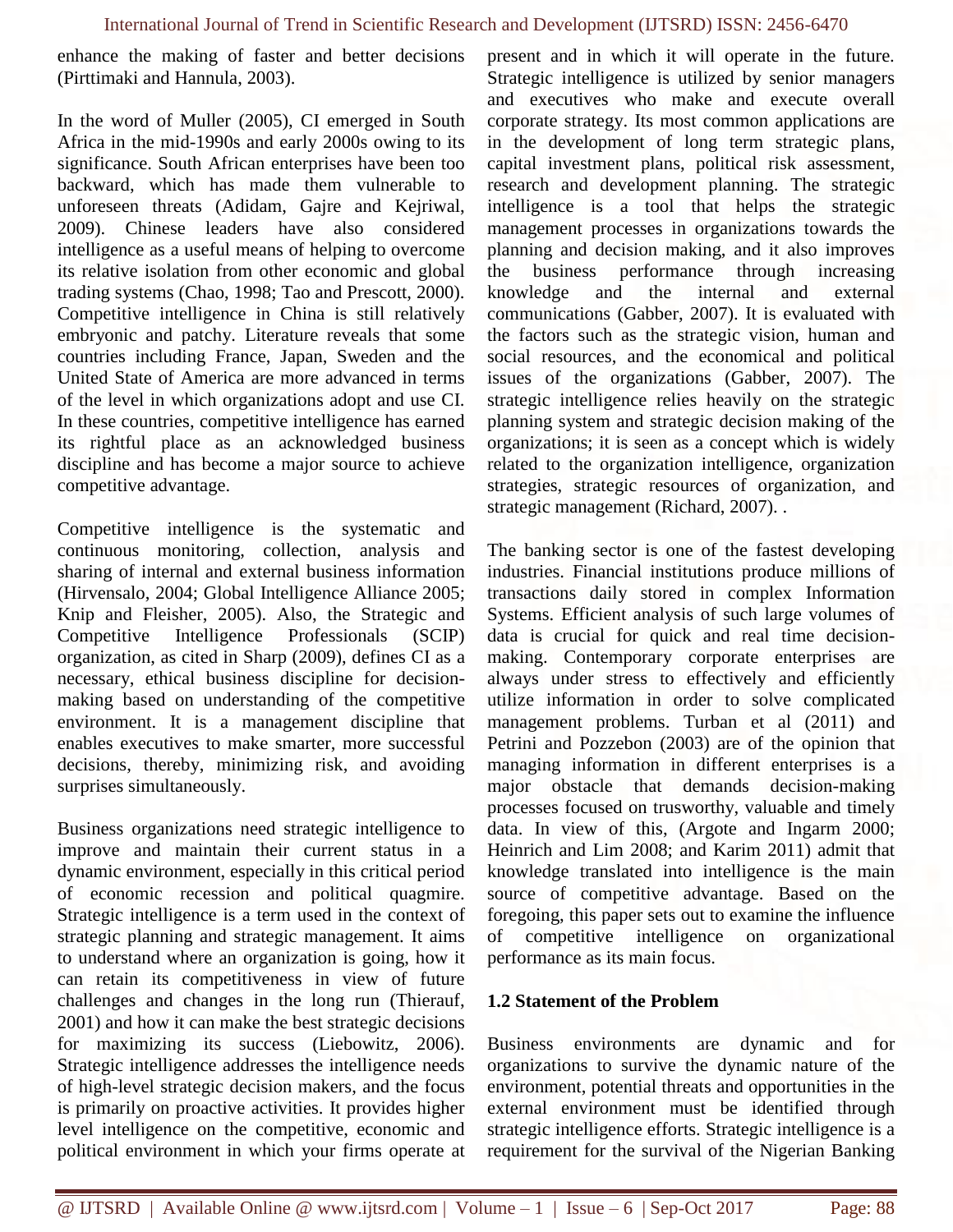Industry characterized by intense competition. Many organizations including the service industry are struggling to meet the tough and new competitive standards in speed, quality, efficiency and increased market share in order to become more competitive and flexible to meet customers' desired standard. This is because customers' needs, choices, preferences and awareness have also changed rapidly. But, the changes in the external environment of business have made some banks victims to their competitors, with some of them being forced to retrench their staff or reduce their number of branches as a way of coping with the intense competition. The invisibility of intelligence units in these banks is a major challenge confronting the banking industry.

But, without a proper intelligence structure in organizations, it is difficult to respond proactively to the changes in the competitive environment thereby creating room for faulty information to be generated which will mar effective and efficient decisionmaking process of the organization. This is because organizations rely more on information and knowledge since sustained growth and competitive authority are derived from knowledge.

# **1.3 Objectives of the Study**

The broad objective of this study is to examine the nature of relationship between competitive intelligence and organizational performance in selected commercial banks in South-East, Nigeria..

The specific objective is:

I. To determine the nature of the relationship between strategic intelligence and business success in selected commercial banks in South East, Nigeria.

# **Research Question**

i. What is the nature of the relationship between strategic intelligence and business success in selected commercial banks in South-East, Nigeria?

# **Hypothesis**

Strategic intelligence has a significant relationship with business success in commercial banks in south east, Nigeria.

# **1.4 Scope of the Study**

This study dwells on competitive intelligence and organizational performance in selected commercial banks in south-East, Nigeria. The work focused on strategic intelligence and business success.. The

geographical scope of this work is South-East consisting of Enugu, Anambra, Imo, Ebonyi and Abia State. The justification for the choice of the geographical area is paucity of study on strategic intelligence and business success on banks in that area. The ten commercial banks selected for this research include Zenith Bank, Diamond Bank, Guarantee Trust Bank, First Bank Plc, Access Bank, First City Monument Bank, Fidelity Bank, United Bank for Africa, Stanbic Bank Plc and Sterling Bank.

#### **2.1 Conceptual Review**

Meaning of Strategic Intelligence

Strategic intelligence is a combination of different types of intelligence such as commercial intelligence and competitive intelligence as well as the issues of knowledge management for creation of the added value of information and knowledge for organizational strategic decision-making (Tarokh & Hatami Lankarani 2010). This implies that for an organization to accomplish Its goals, combination of ideas, visions and foresight become very essential.

Strategic intelligence is a system that consists of several dimensions that are essential to create clearer image about the future; these dimensions can be summarized as per (Maccoby, 2011) by the following dimensions, (Foresight,Visioning Motivation). Strategic Intelligence is the gathering, analysis, and dissemination of data relevant to strategic decision making, (Fleisher and Bensoussan, 2007).

Strategic intelligence is a system that consists of several dimensions that are essential to create clearer image about the future; these dimensions can be summarized as per(Maccoby, 2011) by the following dimensions, (Foresight, Visioning, Motivation)..Strategic intelligence is the specific form of analysis which is required for the formulation of policy and plans at agency, corporate, national or international levels.

# **2.2 Theoretical Framework**

This research is anchored on Dynamic Capability Theory initially developed by David Teece and Gary Pisano (1994). The theory was introduced to explain firm performance in a dynamic environment, hinging on the capabilities that firms utilized to reach competitive advantage (Beske, Land, and Seuring, 2014). The theory stipulates that competitive advantage is attributed to those organizations that can react proactively to changes in the business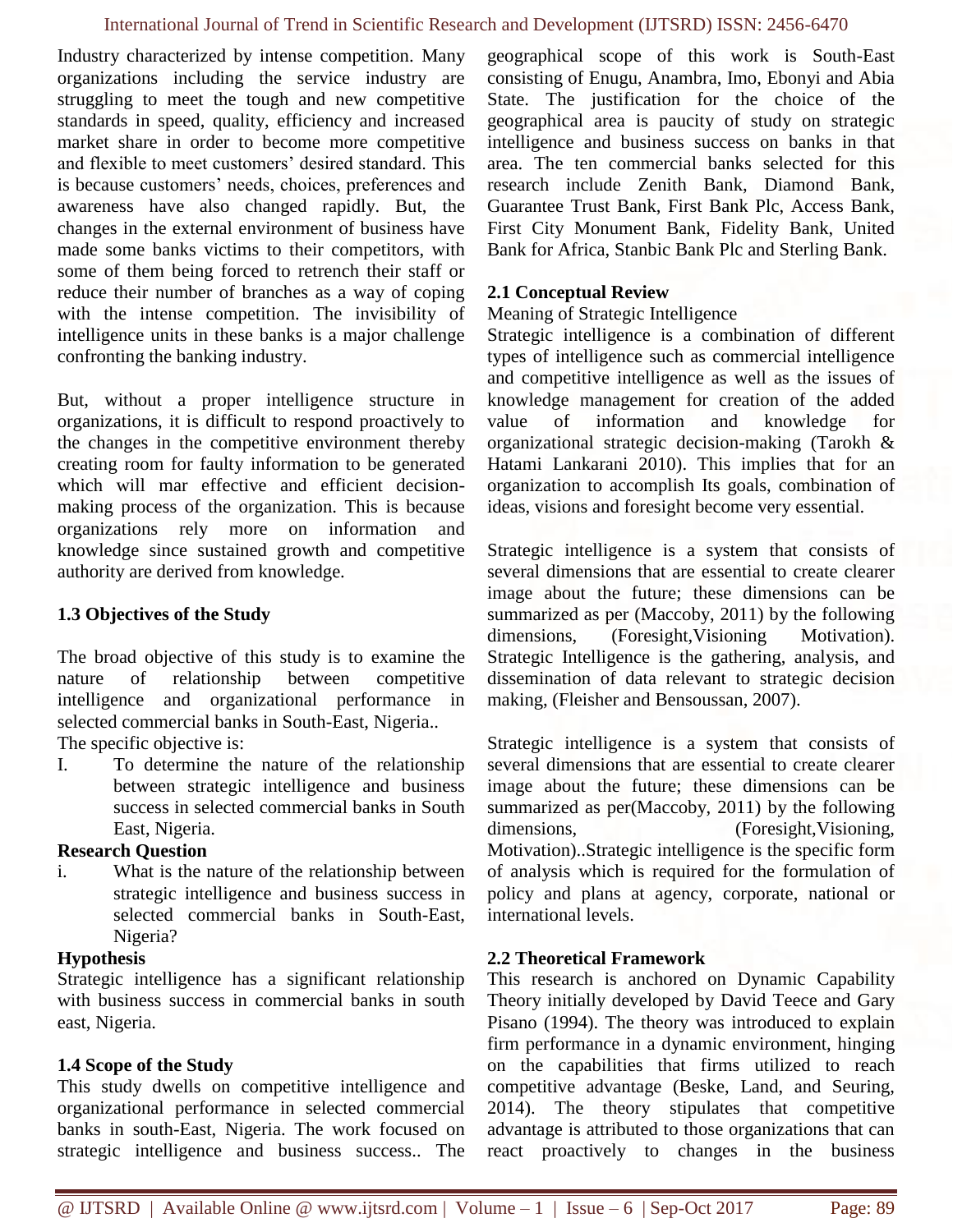environment while simultaneously possessing the capacity to manage firm specific capabilities in such a way as to effectively and efficiently coordinate and redeploy internal and external competencies (Teece et al, 1997). Dynamic capability is perceived as the ability to achieve competitive advantage by being strategic and flexible, dealing with the changes in the business environment through competitive intelligence efforts (Gizawi, 2014). Capabilities represent the key of strategic management in appropriately integrating, adapting and reconfiguring internal and external organizational resources, skills and competencies to match the requirements of a changing environment (Teece et al 1997). Since strategic intelligence aids decision-making by providing relevant, timely and reliable competitive knowledge and information, dynamic capability enables firms to react positively to the changes in the competitive arena. This theory has lent credence to the RBV propositions by advocating flexibility which leads to achieving competitive advantage in a dynamic environmental context.

2.3 Empirical Review

Mohmood Hemmatfar, Mahdi Salehi and Marziyeh Bayat (2010) sought to determine Competitive Advantages and Strategic Information Systems. The study stressed that knowledge management is a major factor in a competitive environment. This is because information system has a vital role in business operation and financial and non-financial aspect, such as decision-making. Cost leadership, differentiation and innovation are perceived as key indicators towards achieving a competitive advantage. It was found that strategic information system helps an organization to gain a competitive advantage through its contribution to the strategic goals of an organization and/or its ability to significantly increase performance and productivity.

Wadie Nasri and Mohamed Zarai (2013) identified Key Success Factors for Developing Competitive Intelligence in Organization. The purpose of this paper is twofold. First, to understand Competitive Intelligence (CI) and report the process that is commonly used to create and maintain a CI program in organizations. And second, to provide key success factors in developing a functional intelligence program for an organization. The investigators present a review of the literature on CI process to collect and analyze competitive information within organizations in order to identify key success factors in developing a functional intelligence program for an organization. Five success factors can be defined as an item related to CI process: management support and understanding, focus and CI effort, location of CI function, CI personal, and product. The paper provides executive decision makers and strategic managers a better understanding of what CI process and appropriate to the decisions they must to develop a functional intelligence program for an organization.

Cartwright *et al.* (1995) surveyed seventy-four companies, which are members of the SCIP (Strategic and Competitive Intelligence Professionals). The study examined whether a relationship exists between perceived competitive intelligence usefulness in strategic decision making and strategic orientation of the firms and specific characteristics of competitive intelligence. The study found that technical adequacy (quality) and interaction with the competitive intelligence unit are the major characteristics influencing the perceived usefulness of competitive intelligence. Project-based competitive intelligence tends to be perceived useful regardless of strategic orientation of the firm. However, continuous competitive intelligence, both comprehensive and focus, was perceived differently by firms based on their strategic orientation. *Prospectors and analyzers* perceived these comprehensive types of competitive intelligence as more useful than did *defenders and reactors.*

Hasan Ali Al-Zu'bi (2016) examined aspects of strategic intelligence and its role in achieving organizational agility: An empirical investigation. The study aimed to identify the strategic intelligence dimensions (Visioning, Foresight, Partnership, Intuition, and Creativity) on achieving organizational agility in the Mining and Extraction Industries sector in Jordan. A study tool was developed (a questionnaire) for the purposes of collecting the primary data from the study population which consisted of (15) companies, with a total number of employees amounting to (8377) A total of (337) was chosen as a simple random representative sample of employees. The study revealed that all the strategic intelligence dimensions had an impact in achieving organizational agility, but the influence was more on dimensional creativity. The researcher recommended that Managers need to better understand how to evaluate, identify organizational agility in order achieve its set goals.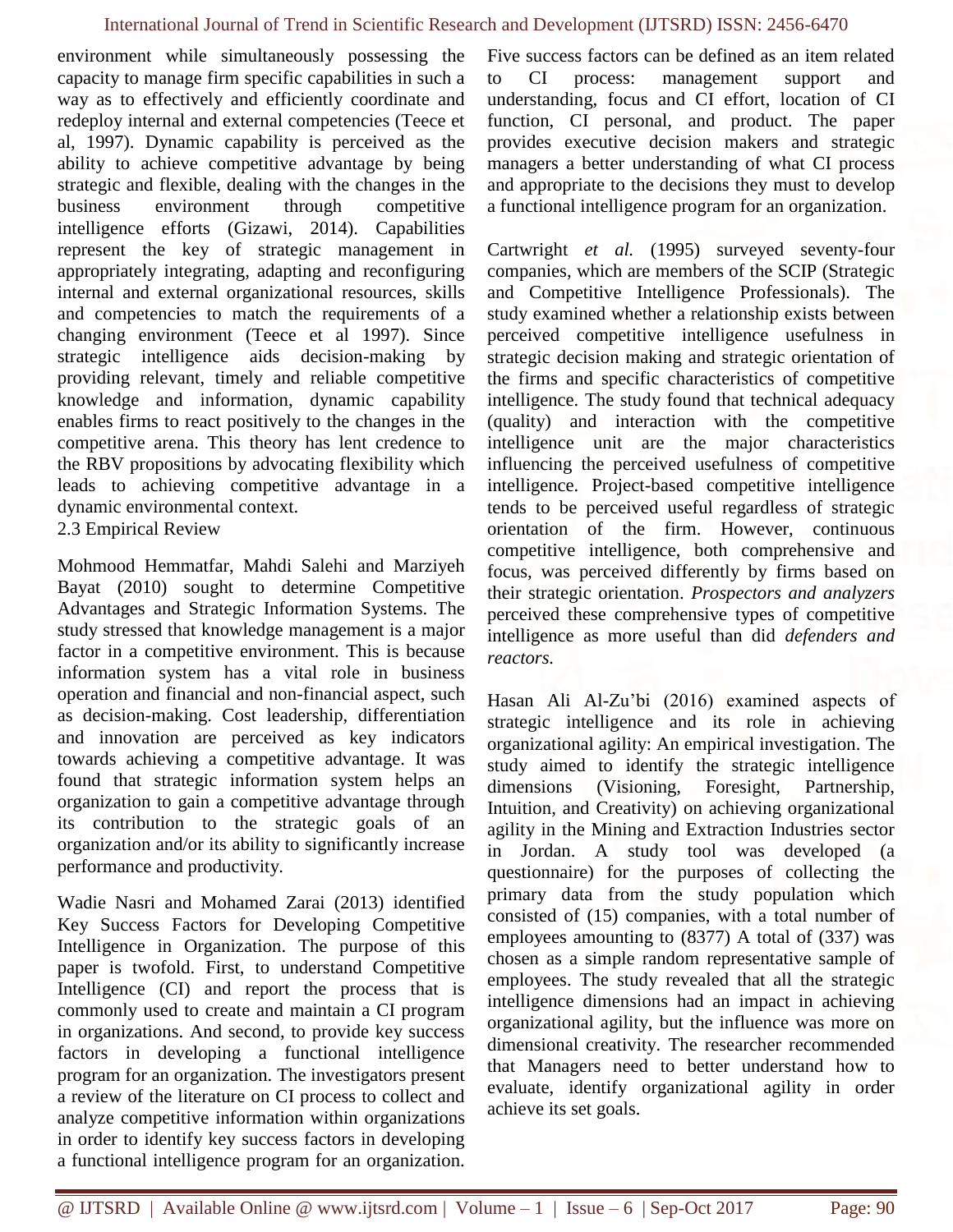Wadie Nasri (2012) sought to investigate the conceptual model of strategic benefits of competitive intelligence process. The purpose of this study is to explore theoretically how competitive intelligence process influence strategic benefits expansion in organization and also to explain the process that is commonly used to create and maintain a competitive intelligence system in organizations. A review of literature on competitive intelligence within organizations is reviewed to explore their current state, tools to collect, analyze, and communicate competitive information and the strategic benefits of the competitive intelligence process. The finding revealed that organizations tend to focus on developing competitive intelligence processes which provide the organization with sustainable competitive advantage. In conclusion, the rapidly changing business environment, the need for timely information is recognized as essential for organizations to succeed and survive in a competitive environment.

Carolina Schiefer (2013) researched on the role of competitive intelligence in strategic purchasing decisions and its influence on suppliers' resource allocation. The main thrust of the paper hooks on analyzing how competitor intelligence in strategic purchasing decisions affects the suppliers' resource allocation and leads to a competitive advantage. Based on an exploratory multiple-case study with ten Global Players, insights into strategic purchasing decisions and the consideration of competitor intelligence were gathered. Thus, this paper sets the first step towards theory building with respect to the use and effect of competitor intelligence in strategic purchasing. It was found that competitor intelligence is imperative for strategic purchasing decisions and positively affects the decision's outcome. Surprisingly, most of the companies perceive competitors sharing the same supplier to be a threat and an opportunity at the same time. Results indicated that while competitor intelligence may slightly affect the buyer-supplier relationship per se; the assumption that competitor information leads to a better resource allocation and ultimately positively affects a company's competitive advantage is widely accepted by the participants.

Mahmoud Reza Esmaeil (2014) investigated the effect of strategic intelligence on decision making and strategic planning. The present research aims to recognize not only the effective factors on the strategic intelligence, strategic decision making and strategic planning but also it studies the effect of the strategic intelligence on the strategic decision making and strategic planning in organization and companies using the intelligence system in the Khorram-abad city. An analytical-survey research was employed. The statistical population for the research is the companies and organizations using intelligent systems in Khorram-abad which were estimated using Cochran formula of the random samplingstratification method with a sample size of 150. The research tool adopted was questionnaire which was confirmed through content validity method and its stability by Cronbach's Alpha. The structural equation approach and the AMOS 18 software were utilized to test the hypothesis. The result shows that the strategic intelligence has a positive and meaningful effect on the strategic decision making and strategic planning in the companies and organizations using the intelligent systems in Khorram-abad. In addition, the effective factors on the strategic intelligence, human resource intelligence, organizational process, technological, informational, financial resources, competitor, and customer intelligence were recognized.

Badr., Madden, & Wright, (2006) examined Contribution of CI to the Strategic Decision Making Process: Empirical Study of the European Pharmaceutical Industry. The main aim of the study was to investigate the practices of competitive intelligence (CI) managers in the European pharmaceutical industry, specifically in relation to the contribution which CI made to the strategic decision making (SDM) process, regardless of firm size. CI managers in the European pharmaceutical industry were selected and the results from 79 copies of questionnaire and 14 in-depth interviews were provided. Results indicated that the CI activities in respondent firms are reasonably well established and also that the pharmaceutical industry appears to appreciate both the benefits, and requirements of a modern day CI function. Also, the industry is not taking full advantage of the CI effort at every stage of the SDM process.

Sabah Agha1, Eyad Atwa, Shadi Kiwan (2015) studied the impact of strategic intelligence on firm performance and the mediator role of strategic flexibility: An empirical research in biotechnology industry in Jordan, Amman. The main objective of this paper is to investigate the impact of strategic intelligence and its dimensions of (foresight, visioning, and motivation) on firm performance, and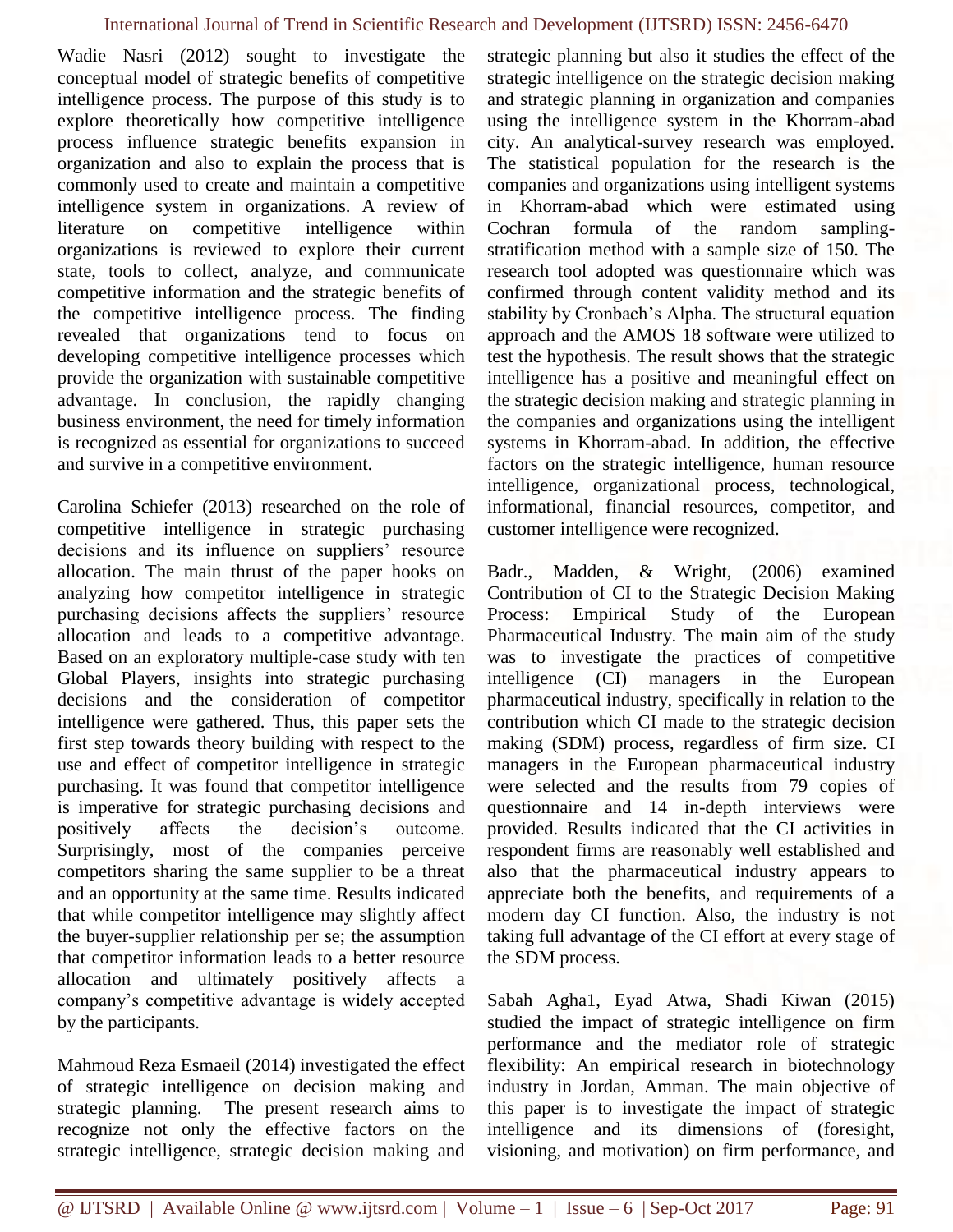to examine the mediating role of strategic flexibility and its dimensions of (production flexibility, marketing flexibility and competitive flexibility) on such an impact in biotechnology industry firms. The statistical package for social sciences (SPSS) program and AMOS software were used to analyze and examine the hypotheses. After executing the analysis to test hypotheses; the research concluded that there are significant positive impacts of strategic intelligence on firm performance, positive impacts of strategic intelligence, on strategic flexibility, and positive impacts of strategic intelligence on firm performance in the presence of strategic flexibility as a mediator variable.

# **3.1 Research Design**

This study employed survey research design. The justification for the adoption of Survey is that it anchors on description of a phenomenon and involves questioning individuals on topics and then describing their responses (Jackson, 2011).It involves gathering of opinions and information from respondents which addresses the research objectives and research questions. The dominant methods of the survey designs are the administration of copies of questionnaire and interviews.

# **3.2 Sources of Data**

Data for this study were generated from both primary and secondary sources.

**3.2.1 Primary Sources of Data**: Are perceived as first-hand information generated to solve specific problems. They are data collected specifically for a purpose. They are usually collected from the field under the control and supervision of an investigator. Primary sources include interview, questionnaire and observations.

**3.2.2 Secondary Sources of Data:** Are existing data that have been collected by other researchers for other purposes but which are essential to the current research. Secondary data also refers to data that is used for a purpose other than for which it was originally generated. It may be descriptive or explanatory (Saunders, Lewis, & Thornhill 2007), raw (unprocessed) or summarized. Secondary data for the research was collected by reviewing textbooks, journals, articles, magazines, publication and relevant documented materials from the organizations of study.

#### **3.3 Population of the Study**

The target population of the study comprises both junior and senior staff of the ten selected banks in South- East Region of Nigeria. The population status is 16,265. These banks include Zenith Bank, Diamond Bank, Guarantee Trust Bank, First Bank plc, Access Bank, Fidelity Bank, First City Monument Bank, United Bank for Africa, Stanbic Bank Plc, and Sterling Bank. The first three were rated top Nigerian Banks by Customer Satisfaction Index Rating in terms of customer care, convenience and transaction methods/systems (KPMG, 2014) while the remaining seven banks were selected based on their competitive nature in the banking industry in Nigeria. The statistical information concerning the selected banks is given below:

| S/N            | <b>Selected Banks</b>           | <b>Junior</b><br><b>Staff</b> | <b>Senior</b><br><b>Staff</b> | <b>Total</b> |
|----------------|---------------------------------|-------------------------------|-------------------------------|--------------|
|                | <b>Zenith Bank</b>              | 720                           | 850                           | 1570         |
| $\overline{2}$ | Diamond Bank                    | 525                           | 920                           | 1445         |
| $\overline{3}$ | <b>Guarantee Trust Bank</b>     | 580                           | 740                           | 1320         |
| 4              | First Bank Ng Plc               | 840                           | 1000                          | 1840         |
| 5              | <b>Access Bank</b>              | 525                           | 745                           | 1270         |
| 6              | <b>Fidelity Bank</b>            | 600                           | 750                           | 1350         |
| 7              | First City Monument<br>Bank     | 960                           | 1050                          | 2010         |
| 8              | for<br>United<br>Bank<br>Africa | 930                           | 1050                          | 1980         |

# **Table 3.1 Breakdown of the Population Distribution**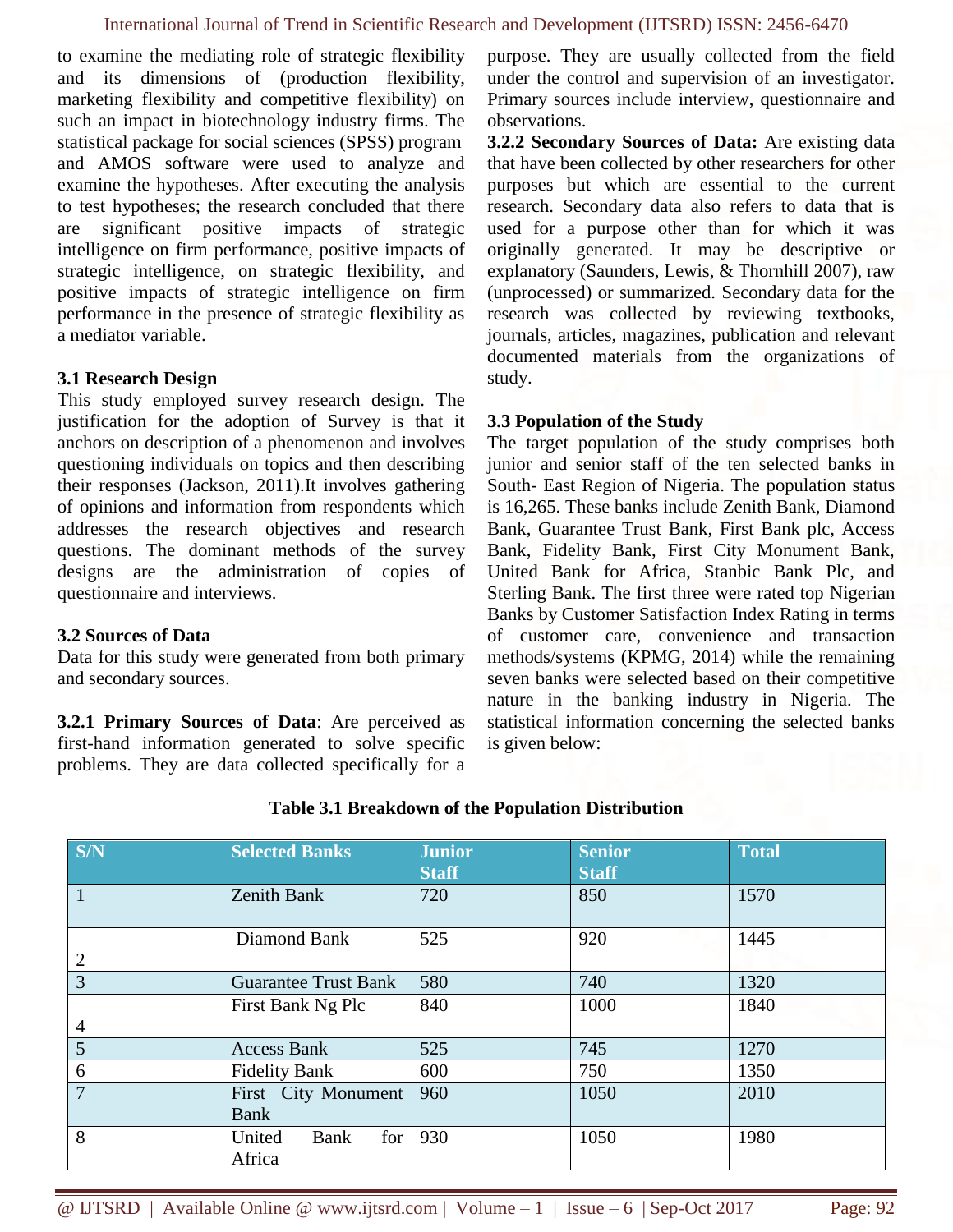International Journal of Trend in Scientific Research and Development (IJTSRD) ISSN: 2456-6470

| $\mathbf Q$  | IBCT Bank $\vert$ 740<br>Stanbic<br>PLC |      | 970  | 1710   |
|--------------|-----------------------------------------|------|------|--------|
| 10           | <b>Sterling Bank</b>                    | 850  | 920  | 1770   |
| <b>Total</b> |                                         | 7270 | 8995 | 16,265 |

**Source**: Human Resource Department (2015).

# **3.4 Pilot Survey**

A pilot survey was conducted in which one hundred (100) copies of the questionnaire were randomly distributed to some staff of the selected banks in South-East Nigeria. The pilot survey was used to determine the sample size. Ninety(90) out of the hundred(100) respondents returned representing 0.90 positive rating while only ten(10) defaulted representing (0.10) negative response.

# **3.5 Sample Size Determination and Sampling Technique**

Sampling represents the process of selecting a subset of observations from among many possible observations. It ensures that all the elements of the population under study are fully represented. The accuracy of statistical inference relies heavily on the accuracy of sample and sampling technique. The Stratified Random Sampling was adopted in this study. The method was used because of the nature of the population. This research certified Cooper and Schinder (2006) criteria for adopting stratified random sampling technique which include: increased sample's statistical efficiency and adequacy of data for analyzing the various sub-population or strata. In addition, it was also utilized in this study to ensure that banks with different numerical strengths are well represented. The Freund and Williams's formula as cited by Agbadudu (2004) was adopted to determine the sample size for the study. The formula is given below:

$$
n \frac{=}Z^2pq}{e^2}
$$

Where:

e

 $n =$ sample size

 $p =$  percentage of positive response

q = percentage of negative response

 $e =$  margin of error

 $Z = level of confidence$ 

To generate the p and q values for the simple size formula, the result of our pilot study was employed.

$$
90 = 0.90. \quad p = 0.90
$$

$$
10 = 0.10. \quad q = 0.10
$$

At  $e = 0.05$  (margin of error),  $Z = 1.96$ . Thus, we have

$$
n = (1.960)^{2} (0.90) (0.10)
$$
  

$$
(0.025)^{2}
$$
  

$$
n = 553
$$
  

$$
n = 553
$$

| Table 3.2 below shows the proportional stratification and allocation of the sample 553 to senior and |
|------------------------------------------------------------------------------------------------------|
| junior staff of the selected banks.                                                                  |

| S/N            | <b>Selected</b><br><b>Banks</b> | <b>Junior</b><br><b>Staff</b> | <b>Senior</b><br><b>Staff</b> | <b>Sample</b><br>size |
|----------------|---------------------------------|-------------------------------|-------------------------------|-----------------------|
|                | Zenith<br><b>Bank</b><br>NigPlc | 553x720/16,265=24             | 553x850/16,265=29             | 53                    |
| 2              | Diamond Bank plc                | 553 x525/16,265=24            | 553x920/16,265=31             | 55                    |
| 3              | Trust<br>Guarantee<br>Bank      | 553x580/16,265=20             | 553x740/16,265=25             | 45                    |
| $\overline{4}$ | First Bank plc                  | 553x840/16265=29              | 553x1000/16,265=34            | 63                    |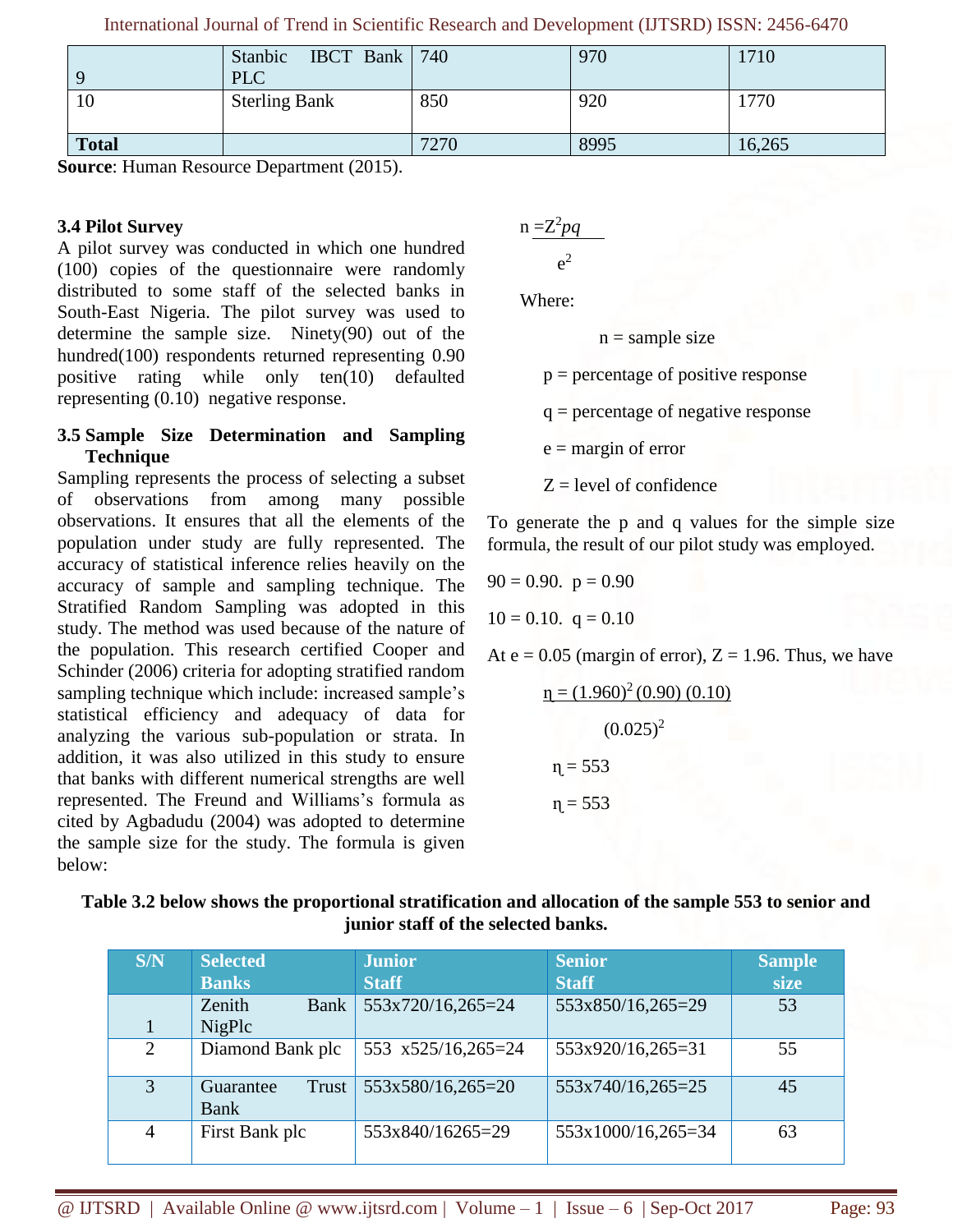| 5 <sup>5</sup>                  | <b>Access Bank</b>                    | $553x525/16265=18$ | 553x745/16,265=25 | 43  |
|---------------------------------|---------------------------------------|--------------------|-------------------|-----|
| 6                               | Fidelity                              | 553x600/16,265=22  | 553x750/16,265=25 | 47  |
| 7                               | City<br>First<br><b>Monument Bank</b> | 553x960/16,265=34  | 553x1050/16265=37 | 71  |
| 8                               | Bank for<br>United<br>Africa          | 553x760/16265=25   | 553x890/16265=30  | 55  |
| 9                               | Stanbic<br><b>Bank</b><br><b>IBCT</b> | 553x740/16265=26   | 553x970/16265=33  | 59  |
| 10                              | <b>Sterling Bank</b>                  | 553x850/16265=29   | 553x920/16265=31  | 60  |
| <b>Total</b><br><b>TT</b><br>T. | $\mathbf{r}$ . The state $\mathbf{r}$ | $\sim$ 0.01 $\sim$ |                   | 553 |

International Journal of Trend in Scientific Research and Development (IJTSRD) ISSN: 2456-6470

**Source**: Human Resource Department, 2015

A total number of 553 respondents were used for this study as the sample size. After the sample size was calculated, the values were allocated proportionately to the ten (10) deposit money banks hinging on the proportion of the population of each bank. .

#### **3.6 Description of the Research Instrument**

Research instrument refers to the various tools for primary data collection. Saunders, Lewis and Thornhill (2007) list questionnaire, interviews (semistructured, in-depth and group) and observation as methods that are applicable. But, for the purpose of this study, the key instruments that were adopted are structured questionnaire and oral interview aimed at eliciting detailed and factual information. The questionnaire method is very essential because it provides an efficient way of gathering responses from a large population. In the words of Ezejelue, Ogwo and Nkamnebe, (2008), it is the most popular method of data collection.The questionnaire was structured to place the respondents on objective response for each statement on five-point Likert scale. The response scoring rates are: 5 for strongly agree (SA), 4 for Agree (A), 3 for undecided (U), 2 for Disagree (D), and 1 for strongly Disagree (SD). The questionnaire which was tagged' Competitive Intelligence and Organizational Performance were categorized into three sections. Section A carried a covering letter, section B focused on questions on the respondents' demographic characteristics (bio-data), and section C contained questions on competitive intelligence proxies and organizational performance indices. The administration of the questionnaire cut across the ten banks chosen for this study. The competitive intelligence construct was measured on six dimensions (competitor, strategic, technology, customer, market and product) and the organizational performance construct was decomposed into six (market share, business success, innovation, quality service delivery, productivity and customer satisfaction).

Oral interview was conducted to generate more information from the respondents of the banks. The interview helped the researcher to gather some relevant facts and information that could not be gathered through questionnaire.

# **3.7**. **Validity of the Instrument**

To test the validity of the instrument, construct and content validity were conducted by the researcher. The validity of the instrument for measurement according to Asika (2006) refers to the extent or degree to which the instrument measures what it is purported to measure. To ensure that the instrument for this study effectively measure what it was designed for, the items of the questionnaire were given to panel of experts in the discipline and organizations of study for thorough scrutinizing with the intention of ensuring that all relevant variables of the study are captured in the copies of questionnaire. The variables are the objectives, research questions and the hypotheses of the study which were properly well-structured in conjunction with the reviewed literature. The purpose is to ensure that the content validity of the research instrument is assured.

# **3.8**. **Reliability of the Study**

Reliability refers to the consistency of the measuring instrument overtime. Pallant (2008) states that a Cronbach alpha of 0.70 or above is generally recommended or considered appropriate for studies in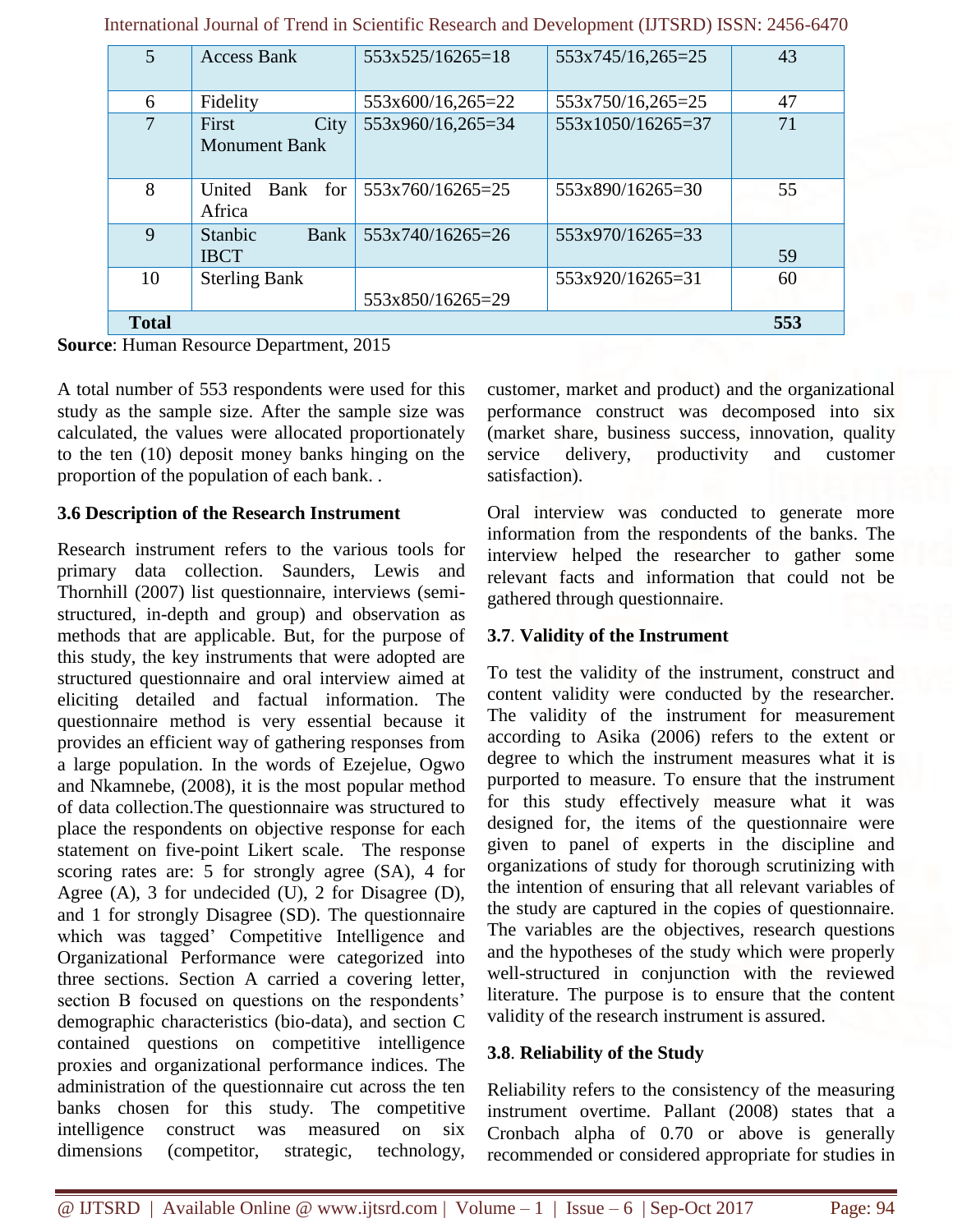#### International Journal of Trend in Scientific Research and Development (IJTSRD) ISSN: 2456-6470

Social Science Research. Responses on a summated scale showed consistency across questions, which indicated that the questions are measuring the same thing (internal consistency) (Spector, 1992).Cronbach Alpha was used to measure the *internal consistency*. A reliability coefficient demonstrates whether the test designer was correct in expecting a certain collection of items to yield interpretable statements about individual differences (Kelley, 1942). The reliability coefficient for the scales are: strategic intelligence (.711); business success (821) ; All scales showed values which are greater than .70, a threshold considered suitable for most studies (Hair, Black, Babin, Anderson, & Tatham, 2006).

# **3.9 Method of Data Analyses**

To analyze the data for this research work, both descriptive and inferential statistical tools were adopted to lend credence to this work. The descriptive statistical tools that were employed include mean, percentages and standard deviation. The inferential statistical tools utilized are Pearson Product Moment Correlation using SPSS Version 20 and Simple Regression Analysis. Correlation Analysis showcases the interdependence of the study variables. Statistical correlation is significant if coefficient is more than 0.5. Moreover, if P-value is low (under 0.01), it implies that the correlation actually exists.

**3**. **10 Decision Rule:** In order to test the one formulated hypothesis, the study employed the Pearson Product Moment Correlation Coefficient [PPMCC] computed with the aid of Statistical Package for Social Sciences (SPSS) Version 20 and Simple Linear Regression Analysis.

The decision rule is stated as follows:

*If P < .01, we reject the null and accept the alternate; or,* 

*If P > .01, we reject the alternate and accept the null.*

| Firms                           | N <sub>0</sub><br><b>Distributed</b> | $\frac{0}{0}$ | N <sub>0</sub><br><b>Returned</b> | $\frac{0}{0}$  | No not<br><b>Returned</b> | $\frac{0}{0}$ |
|---------------------------------|--------------------------------------|---------------|-----------------------------------|----------------|---------------------------|---------------|
| Zenith Bank Nig Plc             | 53                                   | 9.6           | 46                                | 8.             | 7                         | 1.3           |
| Diamond Bank Plc                | 55                                   | 9.9           | 50                                | 9              | 5                         | 0.9           |
| <b>Guarantee Trust Bank Plc</b> | 45                                   | 8.1           | 42                                | 8              | 3                         | 0.5           |
| First Bank Plc                  | 63                                   | 11.4          | 56                                | 10             | 7                         | 1.3           |
| <b>Access Bank Plc</b>          | 43                                   | 7.8           | 40                                | $\overline{7}$ | 3                         | 0.5           |
| Fidelity Bank plc               | 47                                   | 8.5           | 43                                | 8              | $\overline{4}$            | 0.7           |
| <b>First City Monument Bank</b> | 71                                   | 12.8          | 64                                | 12             | $\overline{7}$            | 1.3           |
| United Bank for Africa Plc      | 55                                   | 9.9           | 50                                | 9              | 5                         | 0.9           |
| <b>Stanbic Bank IBCT Plc</b>    | 59                                   | 10.7          | 54                                | 10             | 5                         | 0.9           |
| <b>Sterling Bank Plc</b>        | 60                                   | 10.8          | 57                                | 10             | 3                         | 0.5           |
| <b>Total</b>                    | 553                                  | 100           | 502                               | 91             | 51                        | 9             |

**Table 4.1 Distribution and Return of the Questionnaire**

# **Source: Field Survey 2016**

Table 4.1 shows that 502 (91%) of the copies of the questionnaire distributed were returned while 51 (9%) were not returned and was not used.

# **4.2 To determine the nature of the relationship between strategic intelligence and business success in commercial banks in South-East, Nigeria.**

| <b>S/No</b> Statement                                     |    |  |     |
|-----------------------------------------------------------|----|--|-----|
|                                                           |    |  |     |
| There is a significant relationship between strategic 386 | 89 |  | 502 |

@ IJTSRD | Available Online @ www.ijtsrd.com | Volume – 1 | Issue – 6 | Sep-Oct 2017 Page: 95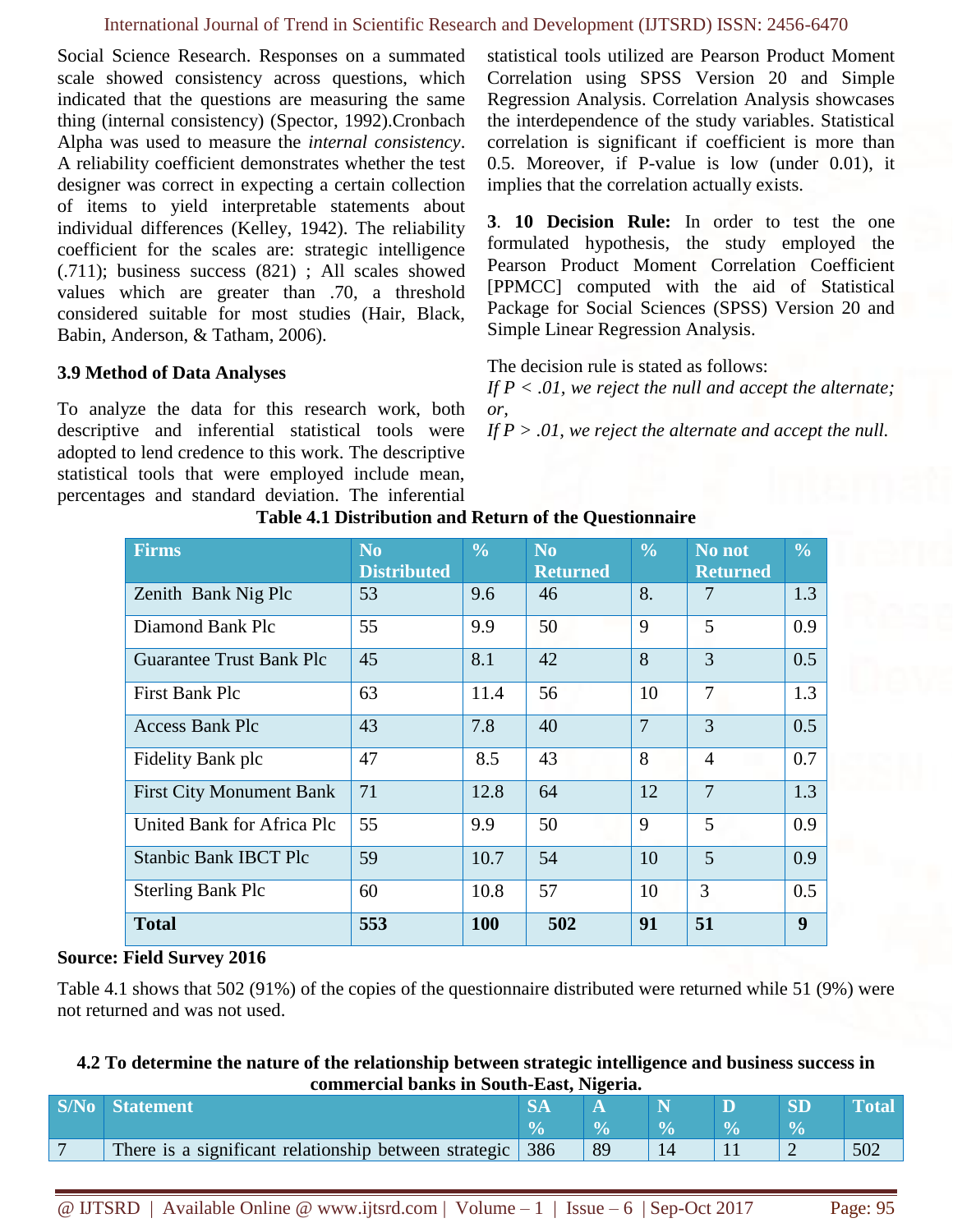|        | intelligence and business success                                                                                                                                                                                                                                                                                                  | 76.9% | 17.7% | 2.8%    | 2.2%  | 0.4%  |     |
|--------|------------------------------------------------------------------------------------------------------------------------------------------------------------------------------------------------------------------------------------------------------------------------------------------------------------------------------------|-------|-------|---------|-------|-------|-----|
| 8      | There is a negative relationship between strategic                                                                                                                                                                                                                                                                                 | 40    | 78    | 58      | 178   | 148   | 502 |
|        | intelligence and business success                                                                                                                                                                                                                                                                                                  | 7.10% | 15.5% | 11.6%   | 35.5% | 29.5% |     |
| 9      | Our ability to think strategically has really enhanced                                                                                                                                                                                                                                                                             | 460   | 37    |         |       |       | 502 |
|        | the competitive status of our bank                                                                                                                                                                                                                                                                                                 | 91.6% | 7.4%  | $0.2\%$ | 0.4%  | 0.4%  |     |
| 10     | The relationship between strategic intelligence and                                                                                                                                                                                                                                                                                | 211   | 107   | 45      | 129   | 10    | 502 |
|        | business success is not obvious                                                                                                                                                                                                                                                                                                    | 42.0% | 21.3% | 9.0%    | 25.7% | 1.10% |     |
| 11     | We survive through meeting the needs, wants and                                                                                                                                                                                                                                                                                    | 389   | 98    |         | 4     | 6     | 502 |
|        | providing benefits for customers                                                                                                                                                                                                                                                                                                   | 77.5% | 19.5% | 1.0%    | 0.8%  | 1.2%  |     |
| 12     | strategic<br>is no relationship<br>between<br>There                                                                                                                                                                                                                                                                                | 83    | 86    | 40      | 197   | 96    | 502 |
|        | intelligence and business success                                                                                                                                                                                                                                                                                                  | 16.5% | 17.1% | 7.10%   | 39.2% | 19.1% |     |
| $\sim$ | $\mathbf{E}$ $\mathbf{E}$ $\mathbf{E}$ $\mathbf{E}$ $\mathbf{E}$ $\mathbf{E}$ $\mathbf{E}$ $\mathbf{E}$ $\mathbf{E}$ $\mathbf{E}$ $\mathbf{E}$ $\mathbf{E}$ $\mathbf{E}$ $\mathbf{E}$ $\mathbf{E}$ $\mathbf{E}$ $\mathbf{E}$ $\mathbf{E}$ $\mathbf{E}$ $\mathbf{E}$ $\mathbf{E}$ $\mathbf{E}$ $\mathbf{E}$ $\mathbf{E}$ $\mathbf{$ |       |       |         |       |       |     |

International Journal of Trend in Scientific Research and Development (IJTSRD) ISSN: 2456-6470

**Source: Field Survey (2016)**

Item 7 of table 4.2 Indicates that 386(76.9%) of the respondents strongly agreed with the Statement that there is a significant relationship between strategic intelligence and business success. 89(17.7%) agreed, 14(2.8%) were undecided, 11(2.2%) disagreed while 2(0.4%) strongly disagreed that there is a significant relationship between strategic intelligence and business success.

Item 8 of the table 4.2 states that there is a negative relationship between strategic intelligence and business success. 40(7.10%) strongly agreed with the statement, 89(17.7%) agreed, 58(11.6%) were undecided, 178(35.5%) disagreed while 148 (29.5%) strongly disagreed that there is a negative relationship between strategic intelligence and business success.

In item 9 of the table 4.3, 460(91.6%) of the respondents strongly agreed that our ability to think strategically has really enhanced the competitive status of our bank,  $37(7.4%)$  agreed,  $1(0.2%)$  were undecided, 2(0.4%) disagreed while 2(0.2%) strongly disagreed that our ability to think strategically has really enhanced the competitive status of our bank.

In item 10 of the table 4.2, 211(42.0%) of the respondents strongly agreed that the relationship between strategic intelligence and business success is not obvious, 107 (21.3%) agreed, 45(9.0%) were undecided, 129(25.7%) disagreed while 10(1.10%) strongly disagreed that the relationship between strategic intelligence and business success is not obvious.

In item 11 of the table 4.2, 389(77.5%) of the respondents strongly agreed that we survive through meeting the needs, wants and providing benefits for customers, 98  $(19.5\%)$  agreed,  $5(1.0\%)$  were undecided, 4(0.8%) disagreed while 6(1.2%) strongly disagreed that we survive through meeting the needs, wants and providing benefits for customers.

In item 12 of the table 4.2, 83(16.5%) of the respondents strongly agreed that there is no relationship between strategic intelligence and business success,  $86$  (17.1%) agreed,  $40(7.10%)$  were undecided, 197(39.2%) disagreed while 96(19.16%) strongly disagreed that there is no relationship between strategic intelligence and business success.

# **Test of Hypothesis**

Ho: Strategic intelligence has no significant relationship with business success in deposit money banks in South East Nigeria

H1: Strategic intelligence has a significant relationship with business success in deposit money banks in South East Nigeria

| <b>Table 4.11 Descriptive Statistics</b> |        |                            |     |  |  |  |  |  |
|------------------------------------------|--------|----------------------------|-----|--|--|--|--|--|
| <b>Mean</b><br>Std.<br>N                 |        |                            |     |  |  |  |  |  |
|                                          |        | <b>Deviation</b>           |     |  |  |  |  |  |
| strategic                                | 1.4183 | .72886                     | 502 |  |  |  |  |  |
| intelligence                             |        |                            |     |  |  |  |  |  |
| business success                         | 1.6195 | .67509                     | 502 |  |  |  |  |  |
|                                          |        | Cource: SDSS Version 20.00 |     |  |  |  |  |  |

**Source:** SPSS Version, 20.00

| <b>Table 4.12 Correlations</b> |                           |                                                              |                                   |  |  |  |  |
|--------------------------------|---------------------------|--------------------------------------------------------------|-----------------------------------|--|--|--|--|
|                                |                           | strategic<br>intelligence                                    | <b>business</b><br><b>SUCCESS</b> |  |  |  |  |
| strategic<br>intelligence      | Pearson<br>Correlation    |                                                              | $.774***$                         |  |  |  |  |
|                                | Sig.<br>$(2 -$<br>tailed) |                                                              | .000                              |  |  |  |  |
|                                | N                         | 502                                                          | 502                               |  |  |  |  |
| business<br>success            | Pearson<br>Correlation    | $.774***$                                                    |                                   |  |  |  |  |
|                                | Sig.<br>$(2 -$<br>tailed) | .000                                                         |                                   |  |  |  |  |
|                                | N                         | 502                                                          | 502                               |  |  |  |  |
|                                |                           | **. Correlation is significant at the 0.01 level (2-tailed). |                                   |  |  |  |  |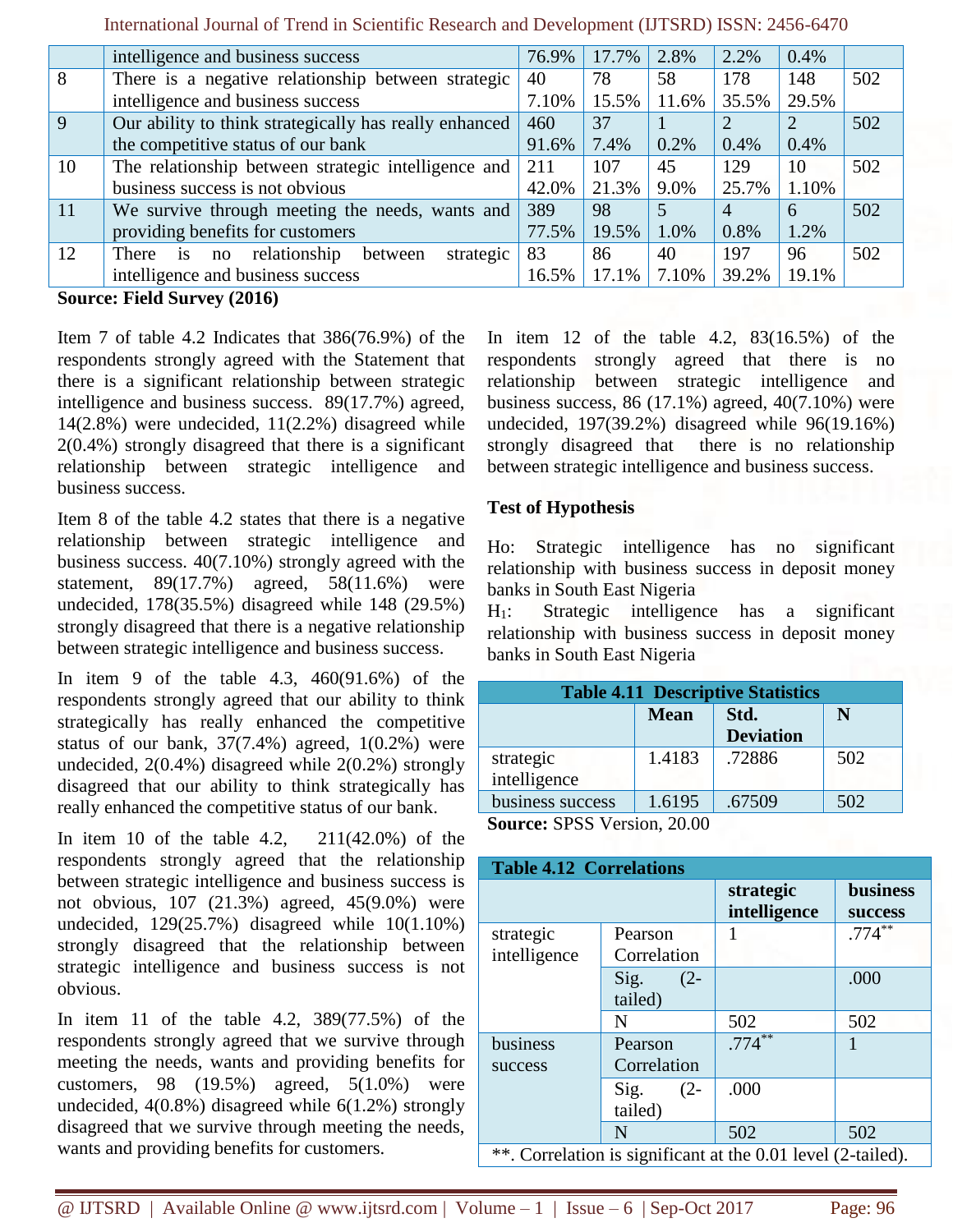**Source:** SPSS Version, 20.00

Table (4.12) shows the descriptive statistics of the strategic intelligence and business success with a mean response of 1.4183 and std. deviation of .72886 for strategic intelligence and a mean response of 1.6195 and std. deviation of .67509 for business success and number of respondents (502). By careful observation of standard deviation values, there is not much difference in terms of the standard deviation scores. This implies that there is about the same variability of data points between the dependent and independent variables.

Table (4.12) is the Pearson correlation coefficient for strategic intelligence and business success. The correlation coefficient shows 0.774. This value indicates that correlation is significant at 0.05 level (2tailed) and implies that there is a significant positive relationship between strategic intelligence and business success  $(r = .774)$ . The computed correlations coefficient is greater than the table value of  $r = .195$  with 500 degrees of freedom (df. = n-2) at alpha level for a two-tailed test ( $r = .774$ ,  $p < .05$ ). However, since the computed  $r = .774$ , is greater than the table value of .195 we reject the null hypothesis and concluded that strategic intelligence has a significant positive relationship on business success (r  $=$ .774, P $<$ .05).

# **Result and Discussion of finding**

The researcher found out that 'Strategic intelligence has a significant positive relationship with business success in deposit money banks in South-East, Nigeria. This finding is in tandem with a similar study conducted by Mohmood Hemmatfar,Mahdi Salehi and Marziyeh Bayat (2010) which state that strategic information system helps an organization to gain a competitive advantage through its contribution to the strategic goals of an organization and/or its ability to significantly increase performance. Strategic intelligence aims to understand where an organization is going, how it can retain its competitiveness in view of future challenges and changes in the long run (Thierauf, 2001) and how it can make the best strategic decisions for maximizing its success (Liebowitz, 2006). Based on the interview conducted, practically all respondents supported the idea that strategic intelligence has link with business success. This is because strategic intelligence addresses the intelligence needs of high-level strategic decision makers, and the focus is mainly on proactive activities

that pave way for organizational success. It provides higher level intelligence on the competitive, economic and political environment in which your firms operate at present and in which it will operate in the future. The ability of a firm to master information and knowledge constitutes an essential factor in business success (Lapointe, 1995; Porter, 1990). Business success is measured in terms of market share, profits and return on investment. Information and the ability to exploit intelligence information are the means by which business are able to identify new opportunities and acquire new knowledge. This helps them quickly get on the same page with regard to competitive understanding and move more quickly toward devising strategies and plans to maximize competitive advantage (Wright & Calof, 2006). Strategic Intelligence helps organizations to forecast future trends which pave way for organizations competitiveness in a turbulent and dynamic environment in which we find ourselves today. This study is also in line with views expressed by Sabah Agha1, Eyad Atwa, Shadi Kiwan (2015) that there are significant positive impacts of strategic intelligence on firm performance, positive impacts of strategic intelligence, on strategic flexibility, and positive impacts of strategic intelligence on firm performance in the presence of strategic flexibility as a mediator variable. In another similar study conducted by Rashad Al Saed (2013), the result indicates that there is a positive relationship between the business intelligence and business success. This depicts that the success of any business relies heavily on its ability to make forecast, that is, being able to predict present and future trends.

# **Conclusion and Recommendation**

The result of the analysis conducted revealed that Strategic intelligence has a significant positive relationship with business success. This implies that survival of banks depends on its proactive and reactive nature in sync with the happenings in the competitive environment. Banks should also be flexible enough to adapt to the changes accruing from the external business environment.

# **REFERENCES**

- 1) Adidam, T.J., Gajre, S. and Kejriwal, S. (2009). Cross-cultural competitive intelligence strategies. *Marketing Intelligence & Planning*, 27(5), 666–680.
- 2) Tarokh, Mohammad Jafar & Hatami Lankarani, Ferdous (2010). Strategic Intelligence and